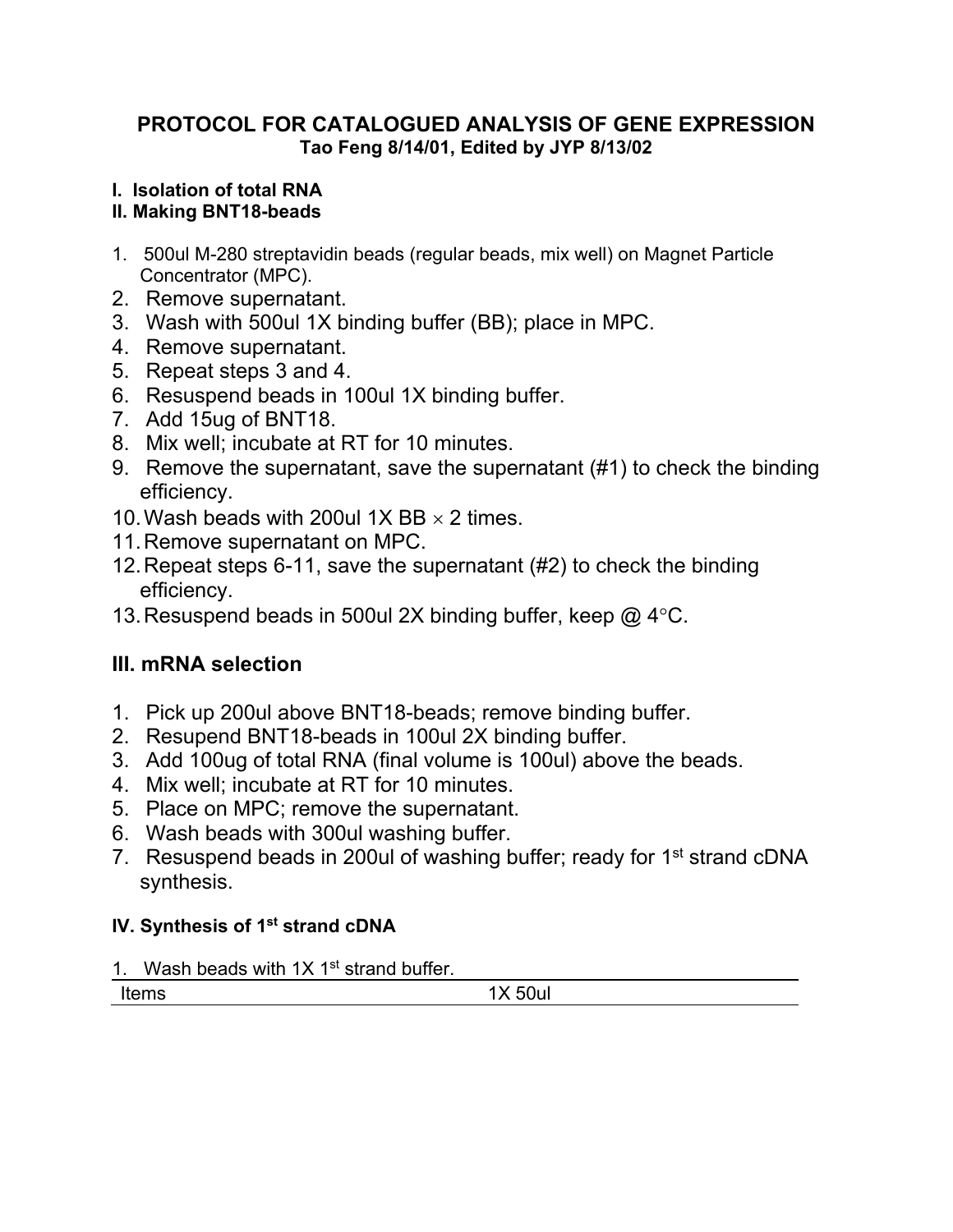| 5x first strand buffer | 10.0 | 2. |
|------------------------|------|----|
| 10mM dNTPs mix         | 2.5  |    |
| Rnasin                 | 1.0  |    |
| DTT(100mM)             | 5.0  |    |
| <b>MMLV RT</b>         | 25   |    |
| Rnase-free ddwater     | 29.0 |    |

3. And add the reaction solution above to the beads tube (remove the washing buffer first).

- 4. Mix well, and keep  $@37^{\circ}C$  for 60 minutes.
- 5. Mount the slide with permount, cover the section with cover slip.

## **V. Synthesis of 2nd strand cDNA**

| 1. DEPC water                             | 291ul  |
|-------------------------------------------|--------|
| dNTPs (10mM)                              | 7.5ul  |
| 10 $\times$ 2 <sup>nd</sup> strand buffer | 40.0ul |
| E.coli DNA pol. I                         | 10ul   |
| E.coli DNA ligase                         | 1.25ul |
|                                           |        |

- 2. Add 350ul mixture to the 50ul 1<sup>st</sup> cDNA tube and mix well.
- 3. Keep at  $16^{\circ}$ C for 2 hours.
- 4. Add 5ul Dnase-free Rnase and keep at  $37^{\circ}$ C for 30 minutes.
- 5. Wash 3X with washing buffer.
- 6. Resupend in 100ul of washing buffer and keep store at -80°C.

### **VI. Digestion of double strand cDNA with NlaIII**

- 1. Wash beads with 200ul 1X buffer"4" (NEB).
- 2. 10X buffer 4 (NEB) 10ul 100 BSA 1ul NlaIII (10u/ul) 5ul DEPC-H<sub>2</sub>O 84ul
- 3. Total 100ul, transfer the reaction solution into the beads tube, keep at  $37^{\circ}$ C for 1-2 hours.
- 4. Place on MPC, remove supernatant.
- 5. Wash with 300ul 1X ligation buffer.
- 6. Resuspend beads in 100ul of 1X ligation buffer.
- 7. Take 25ul for continuous step below (2 tubes).
- 8. The remaining 50ul beads (cDNA cut by NlaIII) are stored at -80°C.

### **VII. Ligation with NlaIII linker**

1. Ligation reaction